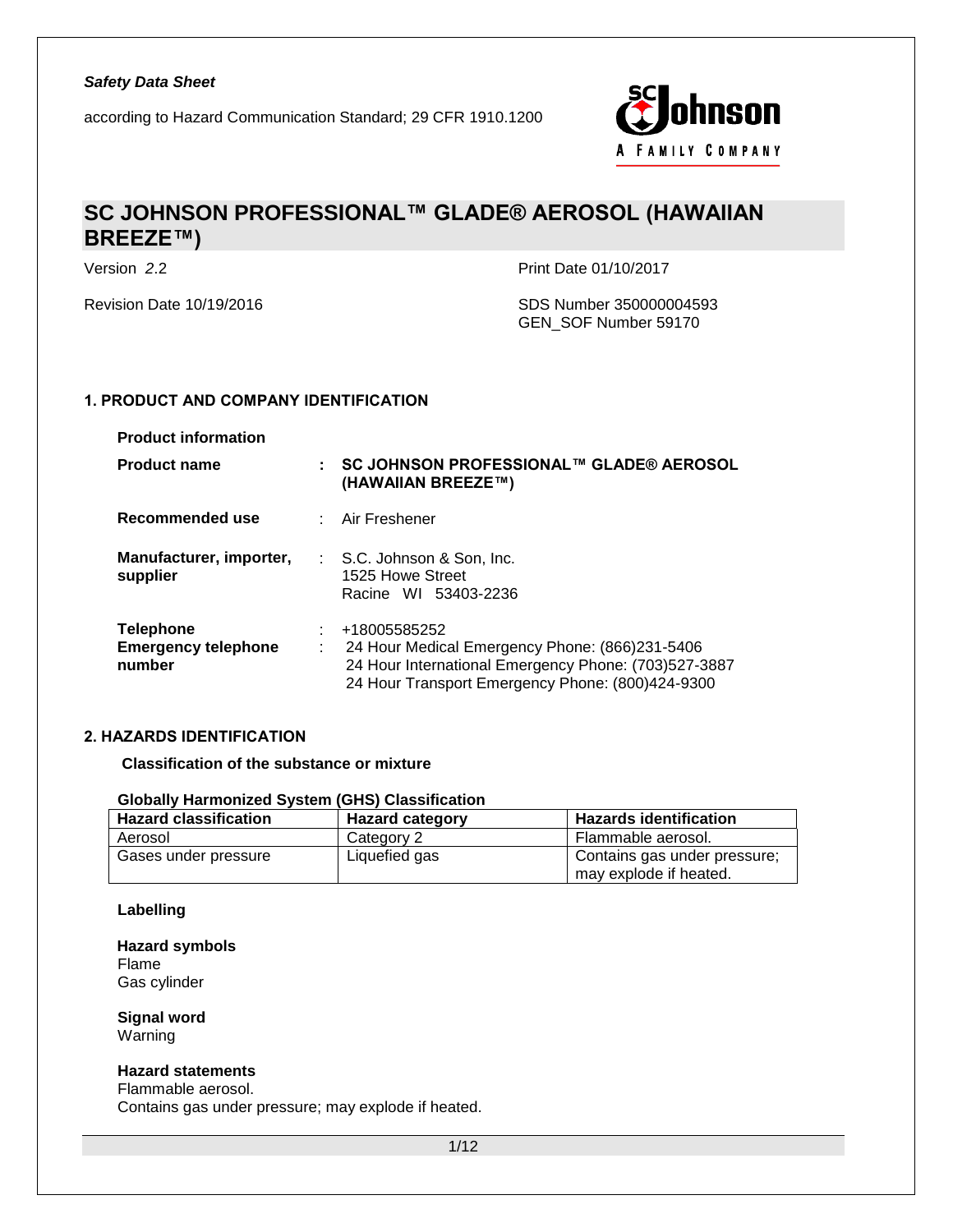

# **SC JOHNSON PROFESSIONAL™ GLADE® AEROSOL (HAWAIIAN BREEZE™)**

Version *2*.2 Print Date 01/10/2017

Revision Date 10/19/2016 SDS Number 350000004593 GEN\_SOF Number 59170

#### **Precautionary statements**

Protect from sunlight. Do not expose to temperatures exceeding 50 °C/ 122 °F. Protect from sunlight. Store in a well-ventilated place. Keep away from heat/sparks/open flames/hot surfaces. No smoking. Do not spray on an open flame or other ignition source. Do not pierce or burn, even after use.

## **3. COMPOSITION/INFORMATION ON INGREDIENTS**

| Chemical Name | CAS-No. | Weight percent |
|---------------|---------|----------------|
| Isobutane     | 75-28-5 | 10.00 - 30.00  |
| Propane       | 74-98-6 | $5.00 - 10.00$ |

The specific chemical identity and/or exact percentage (concentration) of this composition has been withheld as a trade secret.

For additional information on product ingredients, see www.whatsinsidescjohnson.com.

## **4. FIRST AID MEASURES**

| Eye contact         | : No special requirements  |
|---------------------|----------------------------|
| <b>Skin contact</b> | : No special requirements  |
| <b>Inhalation</b>   | : No special requirements. |
| Ingestion           | : No special requirements  |

#### **5. FIREFIGHTING MEASURES**

| <b>Suitable extinguishing</b><br>media  | : Use water spray, alcohol-resistant foam, dry chemical or<br>carbon dioxide. |
|-----------------------------------------|-------------------------------------------------------------------------------|
| Specific hazards during<br>firefighting | : Aerosol Product - Containers may rocket or explode in heat of<br>fire.      |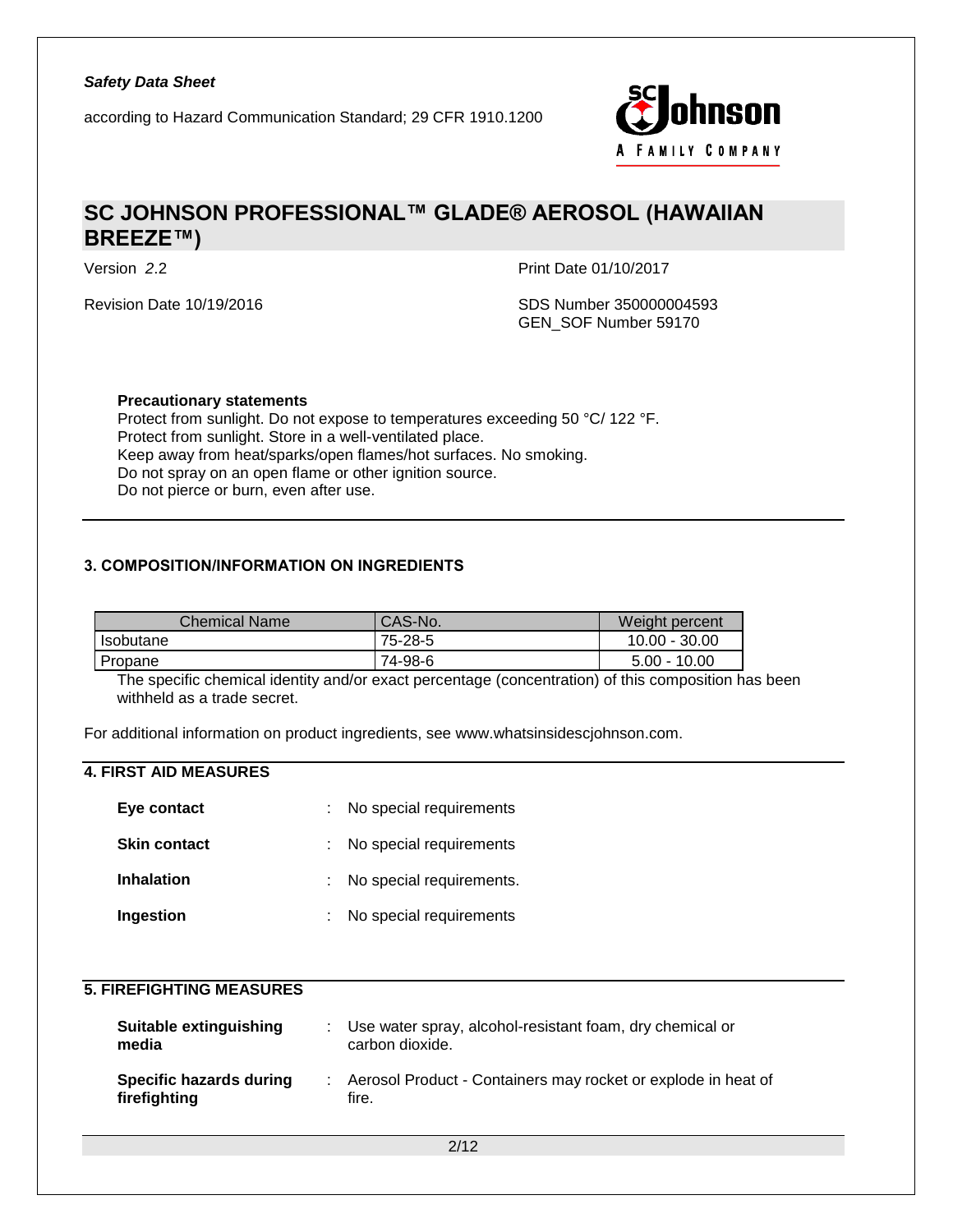

# **SC JOHNSON PROFESSIONAL™ GLADE® AEROSOL (HAWAIIAN BREEZE™)**

| Version 2.2                                                        | Print Date 01/10/2017                                                                                                                                                                                                                                                                                                                                                |
|--------------------------------------------------------------------|----------------------------------------------------------------------------------------------------------------------------------------------------------------------------------------------------------------------------------------------------------------------------------------------------------------------------------------------------------------------|
| Revision Date 10/19/2016                                           | SDS Number 350000004593<br>GEN SOF Number 59170                                                                                                                                                                                                                                                                                                                      |
| <b>Further information</b>                                         | Fight fire from maximum distance or protected area. Cool and<br>use caution when approaching or handling fire-exposed<br>containers. Wear full protective clothing and positive pressure<br>self-contained breathing apparatus. In case of fire and/or<br>explosion do not breathe fumes.                                                                            |
| <b>6. ACCIDENTAL RELEASE MEASURES</b>                              |                                                                                                                                                                                                                                                                                                                                                                      |
| <b>Personal precautions</b>                                        | Remove all sources of ignition.<br>Wash thoroughly after handling.                                                                                                                                                                                                                                                                                                   |
| <b>Environmental</b><br>precautions                                | Outside of normal use, avoid release to the environment.                                                                                                                                                                                                                                                                                                             |
| <b>Methods and materials</b><br>for containment and<br>cleaning up | If damage occurs to aerosol can:<br>Contain spillage, soak up with non-combustible absorbent<br>material, (e.g. sand, earth, diatomaceous earth, vermiculite)<br>and transfer to a container for disposal according to local /<br>national regulations (see section 13).<br>Use only non-sparking equipment.<br>Dike large spills.<br>Clean residue from spill site. |
| 7. HANDLING AND STORAGE                                            |                                                                                                                                                                                                                                                                                                                                                                      |

| <b>Handling</b>                                           |                                                                                                                                                                                                                                                                                                                                                                                                 |
|-----------------------------------------------------------|-------------------------------------------------------------------------------------------------------------------------------------------------------------------------------------------------------------------------------------------------------------------------------------------------------------------------------------------------------------------------------------------------|
| <b>Precautions for safe</b><br>handling                   | : Avoid contact with skin, eyes and clothing.<br>For personal protection see section 8.<br>Note: Intentional misuse by deliberately concentrating and<br>inhaling the contents can be harmful or fatal. For more<br>information visit www.inhalant.org.<br>Use only as directed.<br>KEEP OUT OF REACH OF CHILDREN AND PETS.<br>Pressurized container.<br>Do not pierce or burn, even after use. |
| <b>Advice on protection</b><br>against fire and explosion | : Keep away from sources of ignition - No smoking.<br>Do not spray on an open flame or other ignition source.                                                                                                                                                                                                                                                                                   |

3/12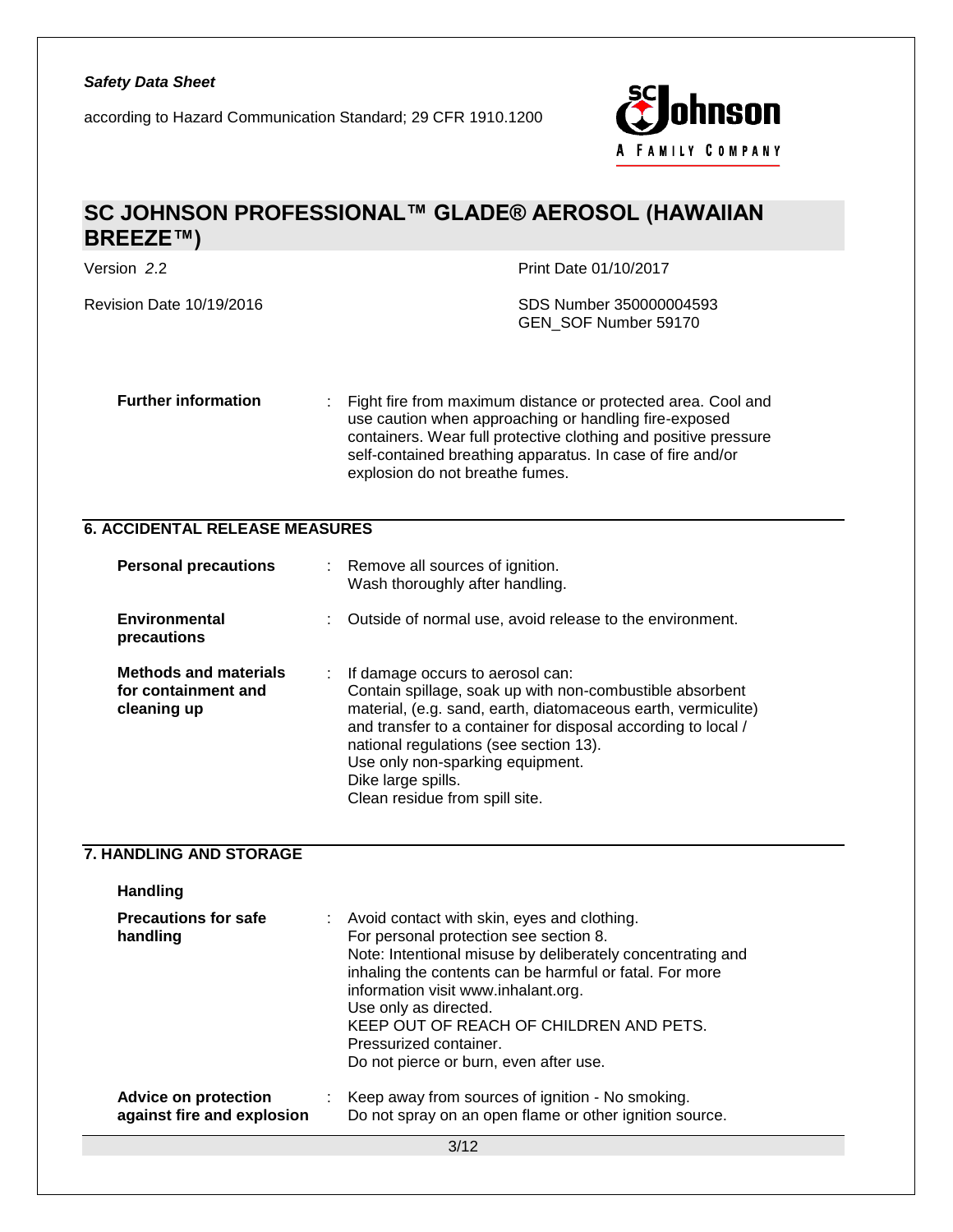

# **SC JOHNSON PROFESSIONAL™ GLADE® AEROSOL (HAWAIIAN BREEZE™)**

Version *2*.2 Print Date 01/10/2017

Revision Date 10/19/2016 SDS Number 350000004593 GEN\_SOF Number 59170

### **Storage**

| Requirements for storage<br>areas and containers | Protect from sunlight. Do not expose to temperatures<br>exceeding 50 $°C/$ 122 $°F.$<br>Keep in a dry, cool and well-ventilated place.<br>Protect from sunlight.<br>Store in a well-ventilated place. |
|--------------------------------------------------|-------------------------------------------------------------------------------------------------------------------------------------------------------------------------------------------------------|
| Other data                                       | : Stable under normal conditions.                                                                                                                                                                     |

## **8. EXPOSURE CONTROLS/PERSONAL PROTECTION**

#### **Occupational Exposure Limits**

| Components | CAS-No. | mg/m3       | ppm       | Non-<br>standard<br>units | <b>Basis</b>                |
|------------|---------|-------------|-----------|---------------------------|-----------------------------|
| Isobutane  | 75-28-5 |             | 1,000 ppm |                           | <b>ACGIH</b><br><b>STEL</b> |
| Propane    | 74-98-6 | 1,800 mg/m3 | 1,000 ppm |                           | <b>OSHA TWA</b>             |
| Propane    | 74-98-6 |             |           |                           | <b>ACGIH</b><br><b>TWA</b>  |

### **Personal protective equipment**

| <b>Respiratory protection</b> | ÷ | No special requirements.                                                                                  |
|-------------------------------|---|-----------------------------------------------------------------------------------------------------------|
| <b>Hand protection</b>        | ÷ | No special requirements.                                                                                  |
| Eye protection                |   | No special requirements.                                                                                  |
| Skin and body protection      |   | No special requirements.                                                                                  |
| Hygiene measures              |   | Handle in accordance with good industrial hygiene and safety<br>practice. Wash thoroughly after handling. |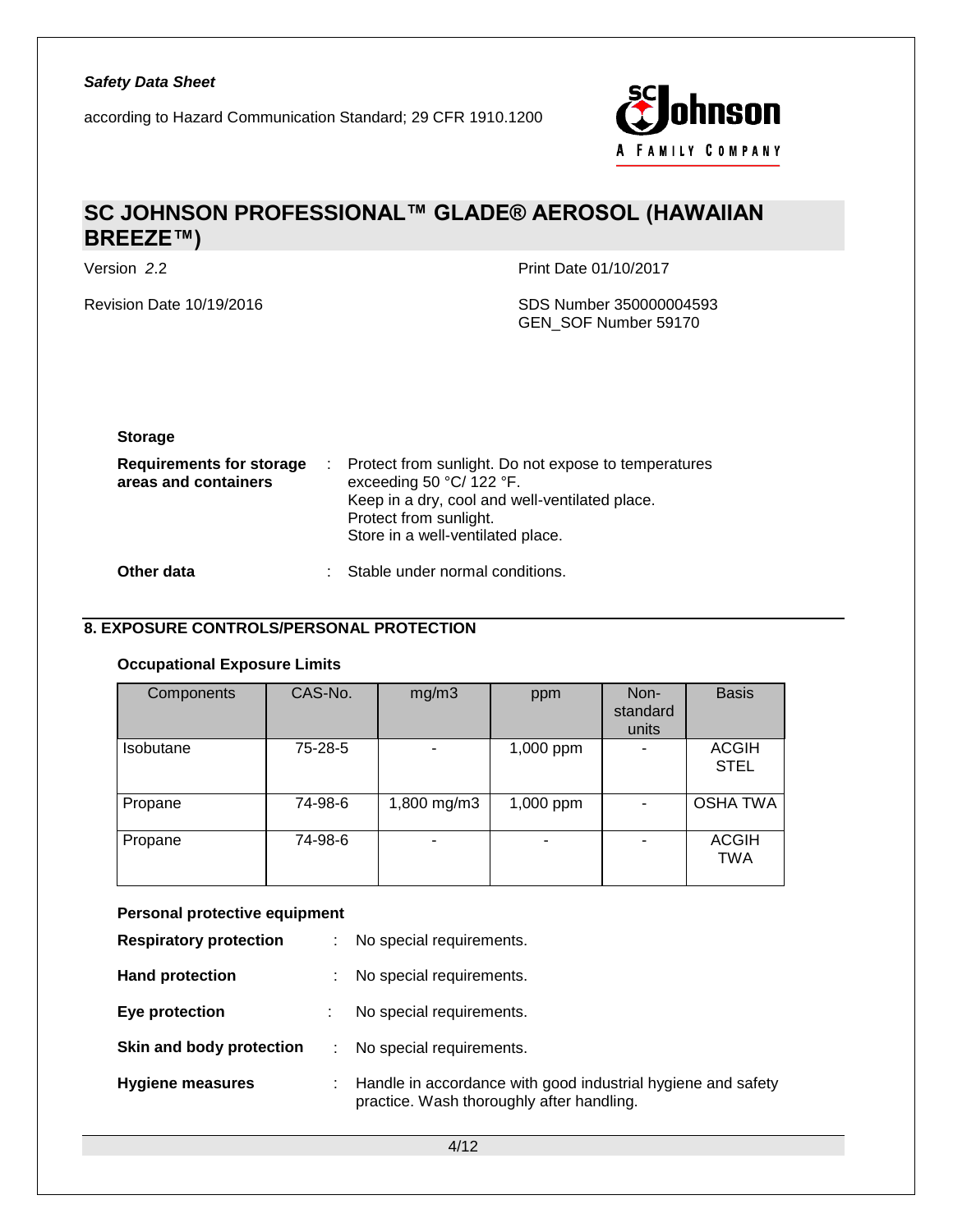

# **SC JOHNSON PROFESSIONAL™ GLADE® AEROSOL (HAWAIIAN BREEZE™)**

Version *2*.2 Print Date 01/10/2017

Revision Date 10/19/2016 SDS Number 350000004593 GEN\_SOF Number 59170

## **9. PHYSICAL AND CHEMICAL PROPERTIES**

| Form                    |                           |    | aerosol                                                                             |
|-------------------------|---------------------------|----|-------------------------------------------------------------------------------------|
| Color                   |                           | ÷. | clear                                                                               |
| Odor                    |                           |    | Fruity                                                                              |
| <b>Odour Threshold</b>  |                           |    | : Test not applicable for this product type                                         |
| pH                      |                           |    | : 8.5                                                                               |
|                         |                           |    | <b>Melting point/freezing point</b> : Test not applicable for this product type     |
| boiling range           | Initial boiling point and |    | : Test not applicable for this product type                                         |
| <b>Flash point</b>      |                           |    | : $< -6.8$ °C<br>< 19.76 °F<br>Propellant<br>$>79^{\circ}$ C<br>>174.2 °F<br>liquid |
| <b>Evaporation rate</b> |                           |    | : Test not applicable for this product type                                         |
|                         | Flammability (solid, gas) |    | : Sustains combustion                                                               |
| explosive limits        |                           |    | <b>Upper/lower flammability or</b> : Test not applicable for this product type      |
| Vapour pressure         |                           |    | : Test not applicable for this product type                                         |
|                         |                           |    | 5/12                                                                                |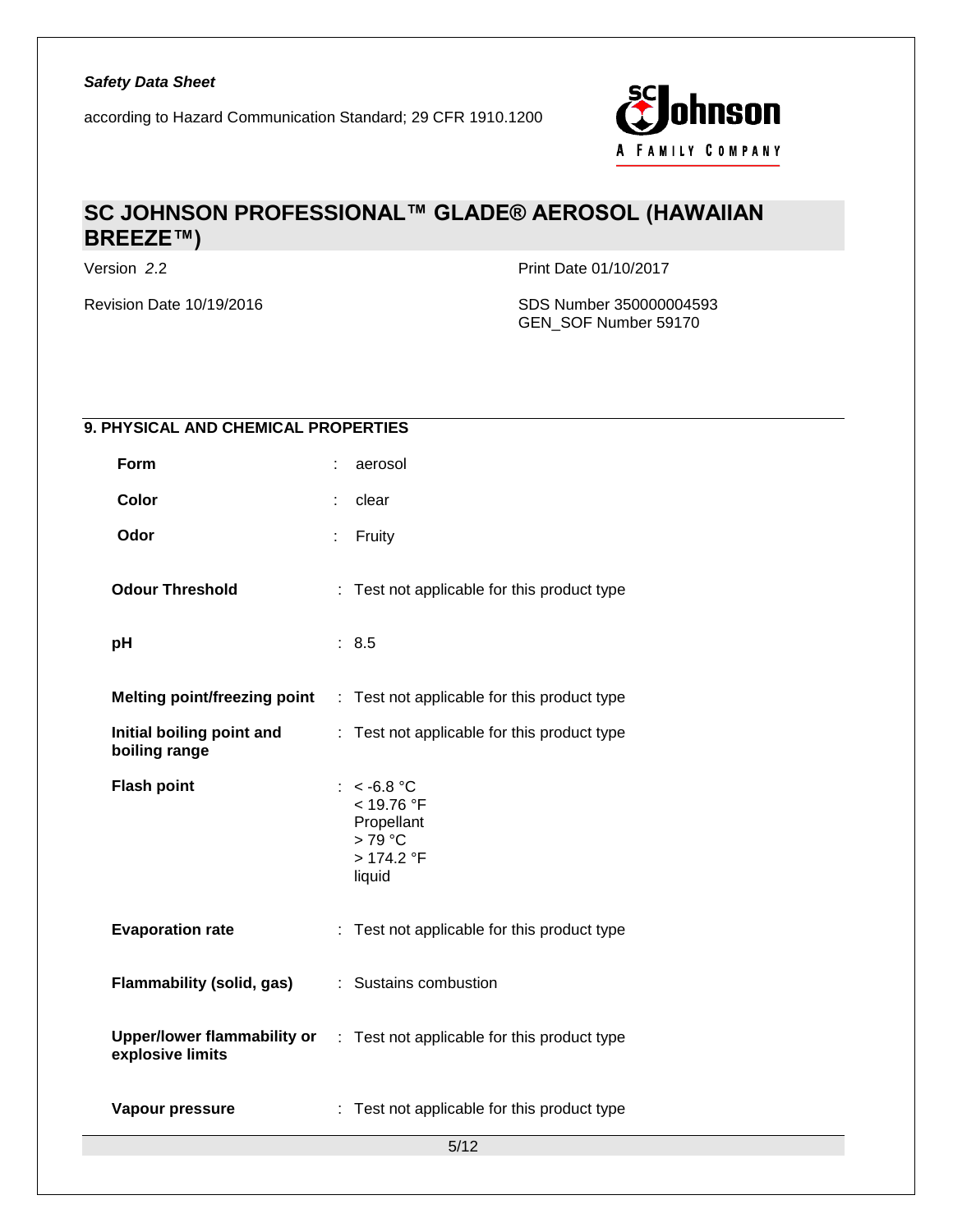

# **SC JOHNSON PROFESSIONAL™ GLADE® AEROSOL (HAWAIIAN BREEZE™)**

Version *2*.2 Print Date 01/10/2017

Revision Date 10/19/2016 SDS Number 350000004593 GEN\_SOF Number 59170

| Vapour density                                                    | : Test not applicable for this product type                                                                            |  |
|-------------------------------------------------------------------|------------------------------------------------------------------------------------------------------------------------|--|
| <b>Relative density</b>                                           | : 0.86 g/cm3 at 24 $^{\circ}$ C                                                                                        |  |
| Solubility(ies)                                                   | : partly miscible                                                                                                      |  |
| Partition coefficient: n-<br>octanol/water                        | : Test not applicable for this product type<br>No data available                                                       |  |
| <b>Auto-ignition temperature</b>                                  | : Test not applicable for this product type                                                                            |  |
|                                                                   | <b>Decomposition temperature</b> : Test not applicable for this product type                                           |  |
| Viscosity, dynamic                                                | : Test not applicable for this product type                                                                            |  |
| <b>Viscosity, kinematic</b>                                       | : Test not applicable for this product type                                                                            |  |
| <b>Oxidizing properties</b>                                       | : No data available                                                                                                    |  |
| <b>Volatile Organic</b><br><b>Compounds</b><br>Total VOC (wt. %)* | - additional exemptions may apply<br>$: 19.6\%$<br>*as defined by US Federal and State Consumer Product<br>Regulations |  |
| <b>Other information</b>                                          | : None identified                                                                                                      |  |
| <b>10. STABILITY AND REACTIVITY</b>                               |                                                                                                                        |  |
| <b>Possibility of hazardous</b><br>reactions                      | : Stable under recommended storage conditions.                                                                         |  |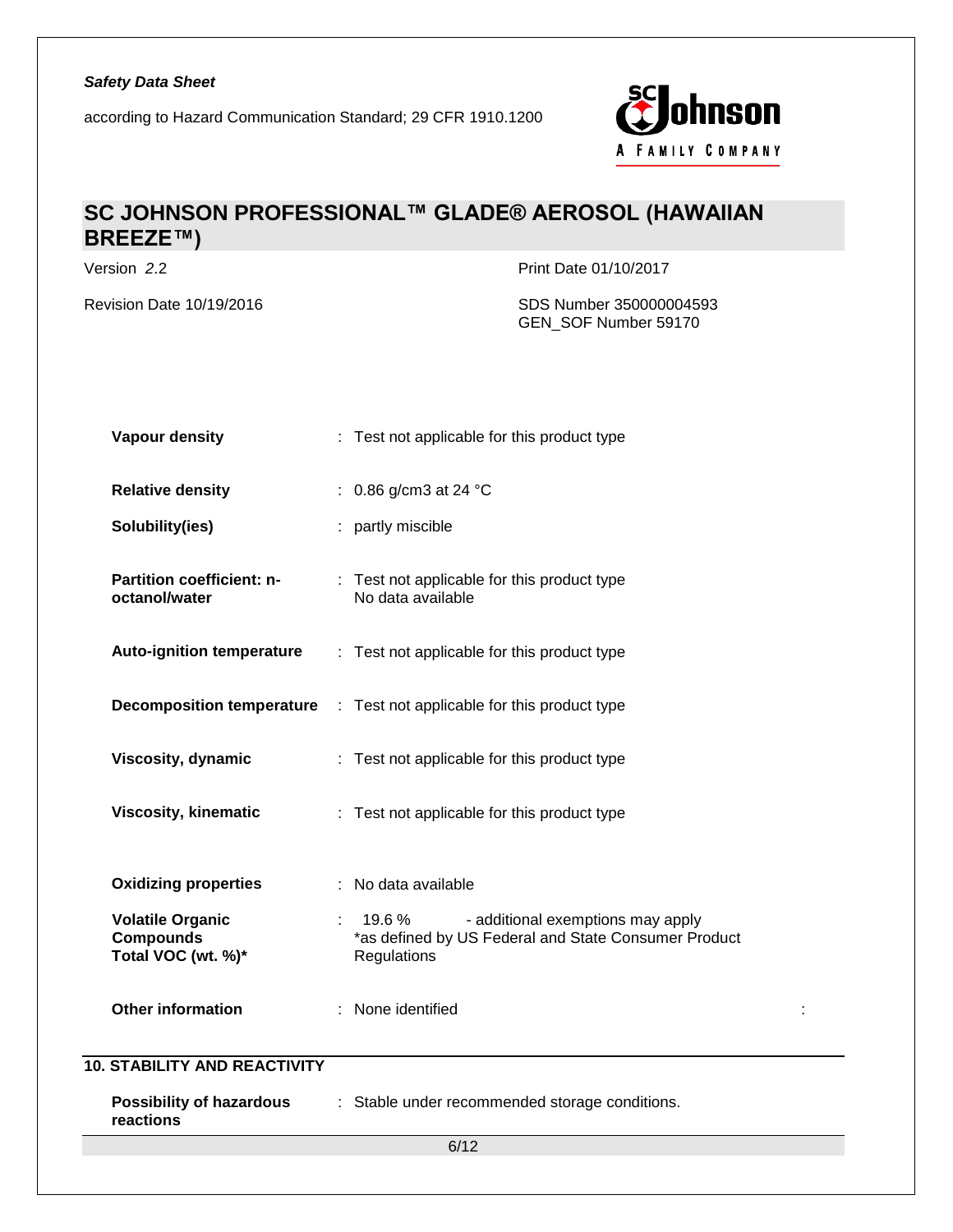

# **SC JOHNSON PROFESSIONAL™ GLADE® AEROSOL (HAWAIIAN BREEZE™)**

Version *2*.2 Print Date 01/10/2017 Revision Date 10/19/2016 SDS Number 350000004593 GEN\_SOF Number 59170 **Possibility of hazardous reactions** : If accidental mixing occurs and toxic gas is formed, exit area immediately. Do not return until well ventilated. **Conditions to avoid** : Heat, flames and sparks. **Incompatible materials** : Strong oxidizing agents Do not mix with bleach or any other household cleaners. Strong bases **Hazardous decomposition products** : Thermal decomposition can lead to release of irritating gases and vapours.

## **11. TOXICOLOGICAL INFORMATION**

| <b>Emergency Overview</b>        | : Warning |                       |
|----------------------------------|-----------|-----------------------|
| <b>Acute oral toxicity</b>       |           | : LD50 $>$ 5000 mg/kg |
| <b>Acute inhalation toxicity</b> |           | : $LC50 > 10$ mg/L    |
| <b>Acute dermal toxicity</b>     |           | : LD50 $>$ 5000 mg/kg |

| <b>GHS Properties</b>     | <b>Classification</b>      | <b>Routes of entry</b>     |
|---------------------------|----------------------------|----------------------------|
| Acute toxicity            | No classification proposed | Oral                       |
| Acute toxicity            | No classification proposed | Dermal                     |
| Acute toxicity            | No classification proposed | Inhalation - Dust and Mist |
| Acute toxicity            | No classification proposed | Inhalation - Vapour        |
| Acute toxicity            | No classification proposed | Inhalation - Gas           |
| Skin corrosion/irritation | No classification proposed |                            |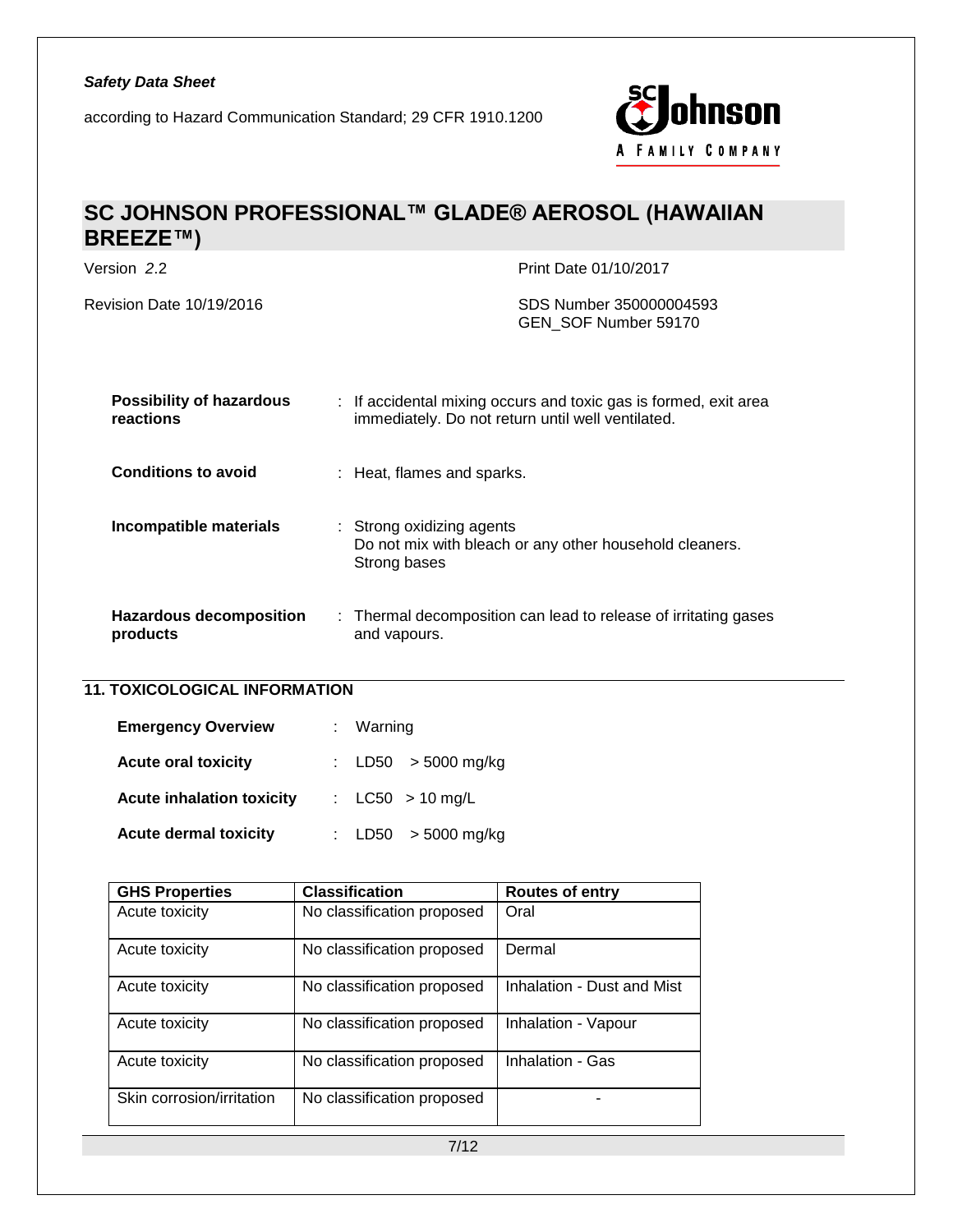

# **SC JOHNSON PROFESSIONAL™ GLADE® AEROSOL (HAWAIIAN BREEZE™)**

Version *2*.2 Print Date 01/10/2017

Revision Date 10/19/2016 SDS Number 350000004593 GEN\_SOF Number 59170

| Serious eye<br>damage/eye irritation                     | No classification proposed |  |
|----------------------------------------------------------|----------------------------|--|
| Skin sensitisation                                       | No classification proposed |  |
| Respiratory<br>sensitisation                             | No classification proposed |  |
| Germ cell mutagenicity                                   | No classification proposed |  |
| Carcinogenicity                                          | No classification proposed |  |
| Reproductive toxicity                                    | No classification proposed |  |
| Specific target organ<br>toxicity - single<br>exposure   | No classification proposed |  |
| Specific target organ<br>toxicity - repeated<br>exposure | No classification proposed |  |
| Aspiration hazard                                        | No classification proposed |  |

**Aggravated Medical**  : None known. **Condition**

## **12. ECOLOGICAL INFORMATION**

**Product :** The product itself has not been tested.

#### **Toxicity**

The ingredients in this formula have been reviewed and no adverse impact to the environment is expected when used according to label directions.

#### **Toxicity to fish**

| <b>Components</b> | <b>End point</b> | <b>Species</b> | Value      | <b>Exposure</b><br>time |
|-------------------|------------------|----------------|------------|-------------------------|
| <b>Isobutane</b>  | LC50<br>QSAR     | Fish           | 27.98 mg/l | 96 h                    |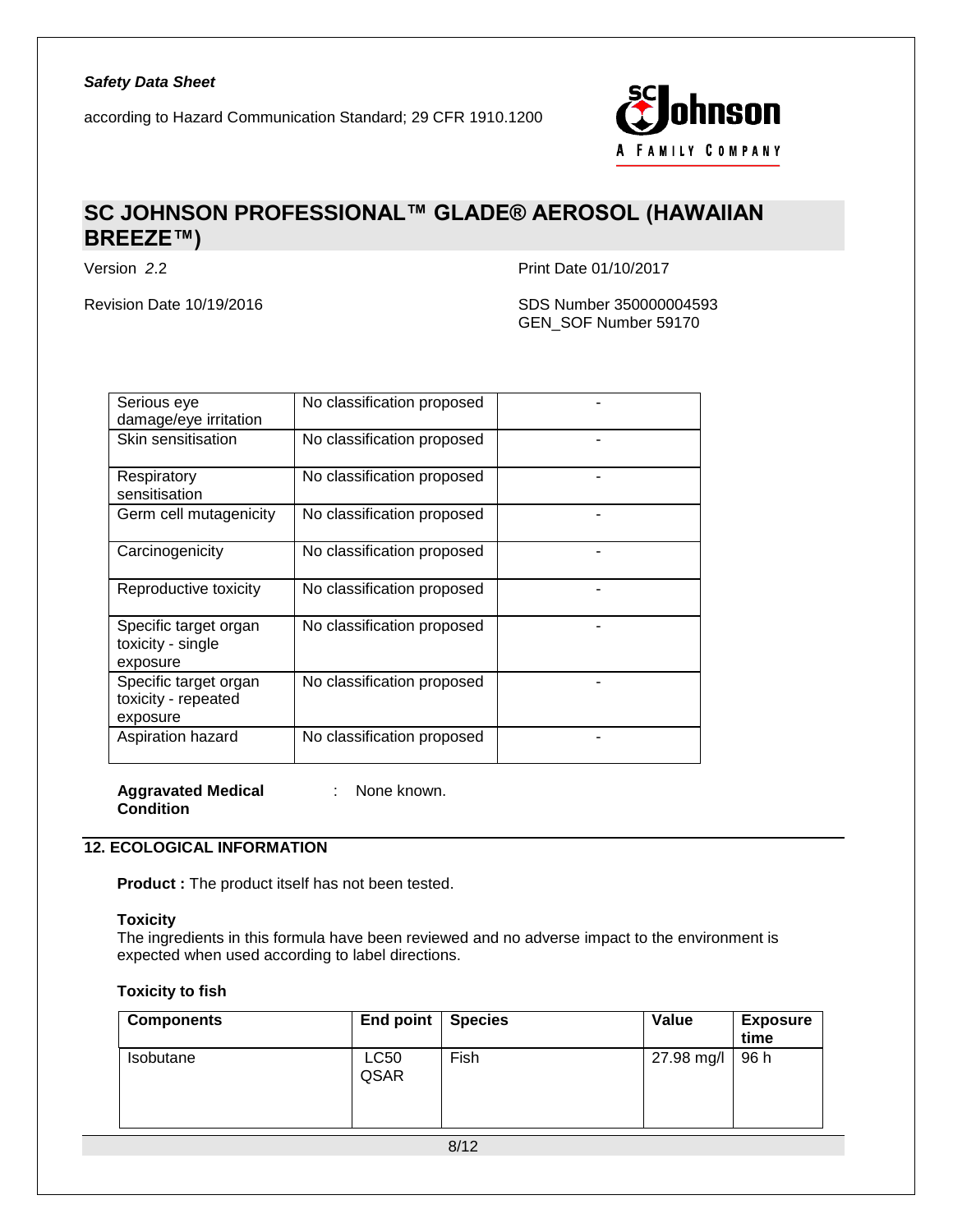

# **SC JOHNSON PROFESSIONAL™ GLADE® AEROSOL (HAWAIIAN BREEZE™)**

Version *2*.2 Print Date 01/10/2017

Revision Date 10/19/2016 SDS Number 350000004593 GEN\_SOF Number 59170

| Propane | <b>LC50</b> | Fish | 27.98 mg/l 96 h |  |
|---------|-------------|------|-----------------|--|
|         |             |      |                 |  |
|         |             |      |                 |  |

### **Toxicity to aquatic invertebrates**

| <b>Components</b> | <b>End point</b>    | <b>Species</b> | Value      | <b>Exposure</b><br>time |
|-------------------|---------------------|----------------|------------|-------------------------|
| Isobutane         | <b>LC50</b><br>QSAR | Daphnid        | 16.33 mg/l | 48 h                    |
| Propane           | <b>LC50</b>         | Daphnid        | 14.22 mg/l | 48 h                    |

### **Toxicity to aquatic plants**

| <b>Components</b> | End point            | <b>Species</b> | <b>Value</b> | <b>Exposure</b><br>time |
|-------------------|----------------------|----------------|--------------|-------------------------|
| <b>Isobutane</b>  | <b>EC50</b><br>QSAR  | Green algae    | 8.57 mg/l    | 96 h                    |
| Propane           | No data<br>available |                |              |                         |

#### **Persistence and degradability**

| <b>Component</b> | <b>Biodegradation</b> | <b>Exposure</b><br>time | Summary               |
|------------------|-----------------------|-------------------------|-----------------------|
| Isobutane        | 70 %                  | < 10d                   | Readily biodegradable |
| Propane          | 70 %                  | < 10d                   | Readily biodegradable |

### **Bioaccumulative potential**

| <b>Bioconcentration</b><br>Component<br>factor (BCF) | <b>Partition Coefficient n-</b><br><b>Octanol/water (log)</b> |
|------------------------------------------------------|---------------------------------------------------------------|
|------------------------------------------------------|---------------------------------------------------------------|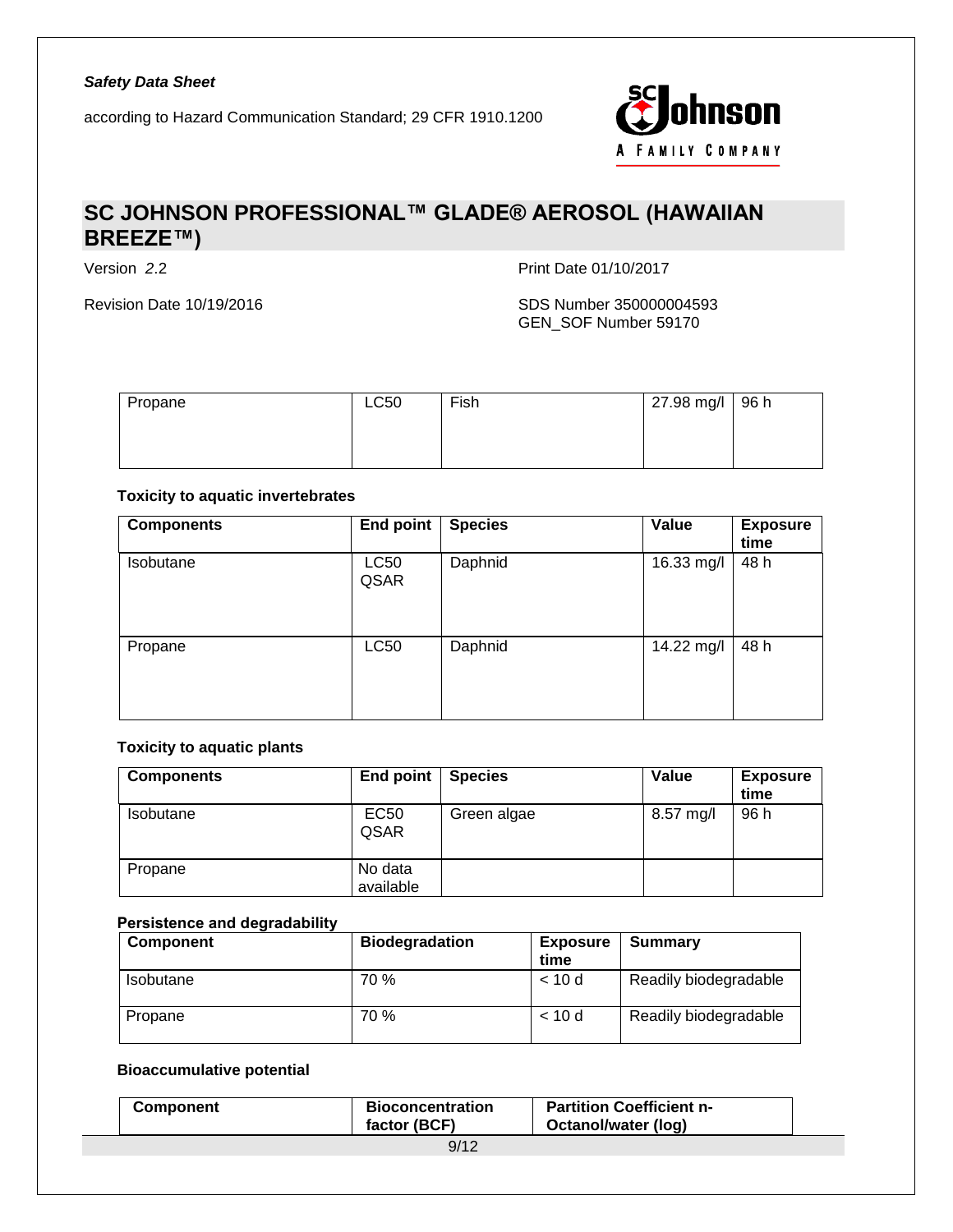

# **SC JOHNSON PROFESSIONAL™ GLADE® AEROSOL (HAWAIIAN BREEZE™)**

Version *2*.2 Print Date 01/10/2017

Revision Date 10/19/2016 **SDS Number 350000004593** GEN\_SOF Number 59170

| <b>Isobutane</b> | $\sim$<br>◡<br>، ب<br>.        | റ<br>$\sim$<br>د.ء |
|------------------|--------------------------------|--------------------|
| 'ropane          | available<br><b>No</b><br>data | 2.36               |

**Mobility**

| Component | End point         | Value |
|-----------|-------------------|-------|
| Isobutane | No data available |       |
| Propane   | No data available |       |

### **PBT and vPvB assessment**

| <b>Component</b> | Results                              |
|------------------|--------------------------------------|
| Isobutane        | Not fulfilling PBT and vPvB criteria |
| Propane          | Not fulfilling PBT and vPvB criteria |

**Other adverse effects :** None known.

## **13. DISPOSAL CONSIDERATIONS**

Consumer may discard empty container in trash, or recycle where facilities exist.

### **14. TRANSPORT INFORMATION**

Please refer to the Bill of Lading/receiving documents for up-to-date shipping information.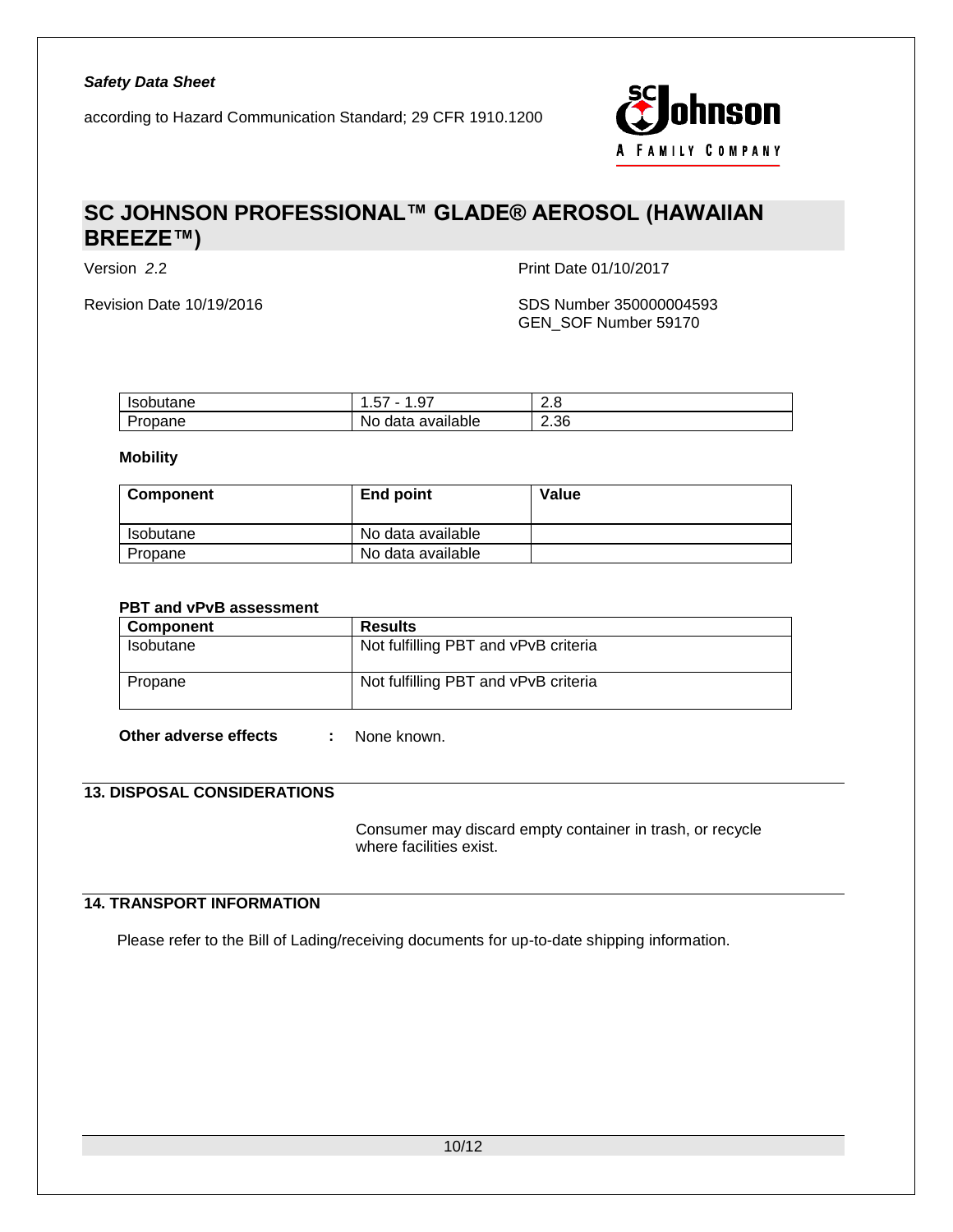

# **SC JOHNSON PROFESSIONAL™ GLADE® AEROSOL (HAWAIIAN BREEZE™)**

Version *2*.2 Print Date 01/10/2017

Revision Date 10/19/2016 SDS Number 350000004593 GEN\_SOF Number 59170

|                         | <b>Land transport</b> | Sea transport      | Air transport         |
|-------------------------|-----------------------|--------------------|-----------------------|
| <b>UN number</b>        | 1950                  | 1950               | 1950                  |
| <b>UN proper</b>        | AEROSOLS,             | AEROSOLS,          | AEROSOLS,             |
| shipping name           | Flammable             | Flammable          | Flammable             |
| <b>Transport hazard</b> | 2.1                   | 2                  | 2.1                   |
| class(es)               |                       |                    |                       |
| <b>Packing group</b>    |                       |                    |                       |
|                         |                       |                    |                       |
| <b>Environmental</b>    |                       |                    |                       |
| hazards                 |                       |                    |                       |
| <b>Special</b>          | Limited quantities    | Limited quantities | Limited quantities    |
| precautions for         | derogation may be     | derogation may be  | derogation may be     |
| user                    | applicable to this    | applicable to this | applicable to this    |
|                         | product, please check | product, please    | product, please check |
|                         | transport documents.  | check transport    | transport documents.  |
|                         |                       | documents.         |                       |

## **15. REGULATORY INFORMATION**

| <b>Notification status</b> | : All ingredients of this product are listed or are excluded from<br>listing on the U.S. Toxic Substances Control Act (TSCA)<br>Chemical Substance Inventory. |
|----------------------------|---------------------------------------------------------------------------------------------------------------------------------------------------------------|
| <b>Notification status</b> | : All ingredients of this product comply with the New Substances<br>Notification requirements under the Canadian Environmental<br>Protection Act (CEPA).      |